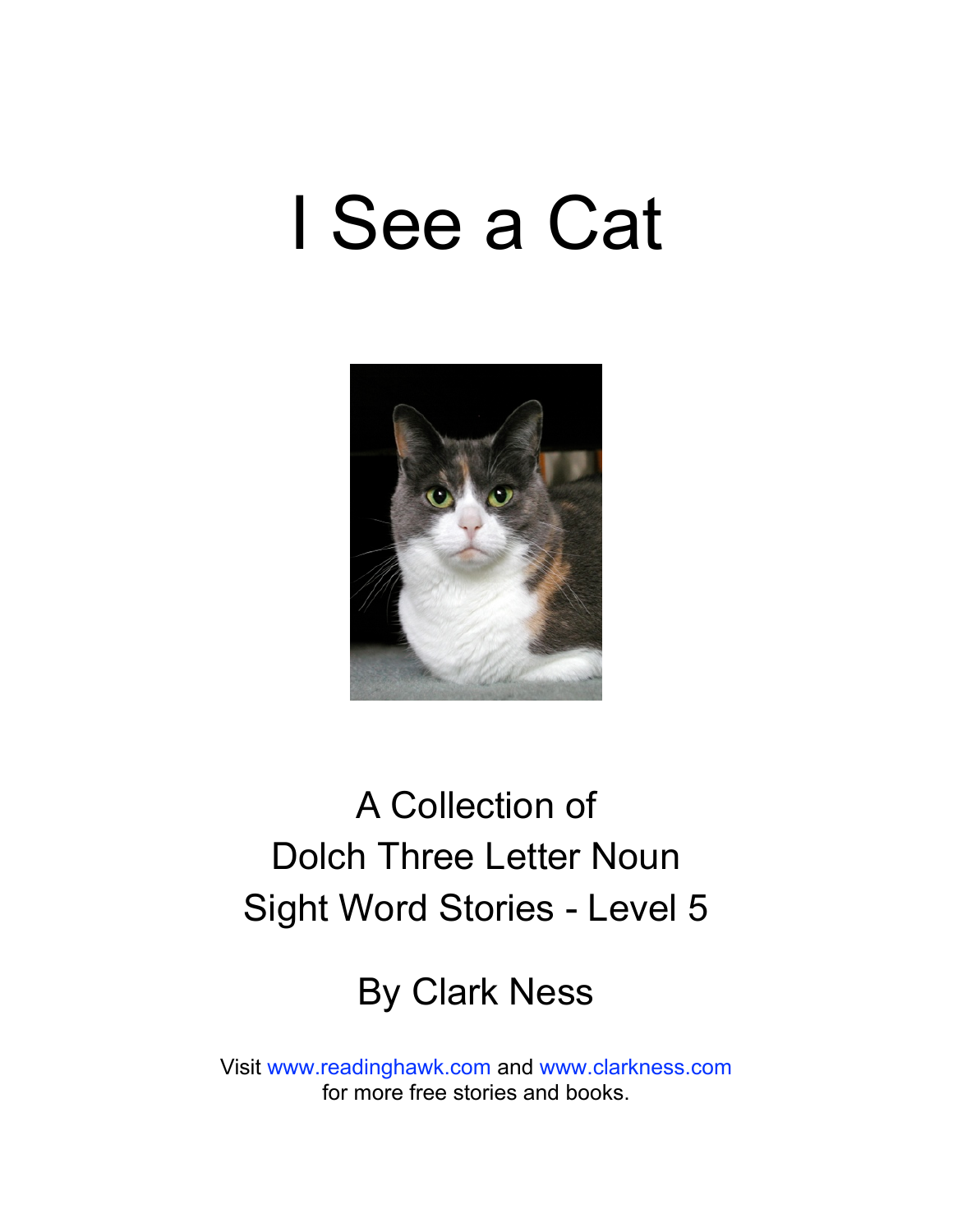

I See a Cat

#### "I see a cat," said the boy.

New words in Dolch Three Letter Noun Sight Words Level 5: cat, cow, pig, toy

Words in Dolch Three Letter Noun Sight Words Level 5: a, and, away, bed, big, blue, boy, box, can, car, cat, come, cow, day, dog, down, egg, eye, find, for, funny, go, help, here, I, in, is, it, jump, leg, little, look, make, man, me, men, my, not, one, pig, play, red, run, said, see, sun, the, three, to, top, toy, two, up, way, we, where, yellow, you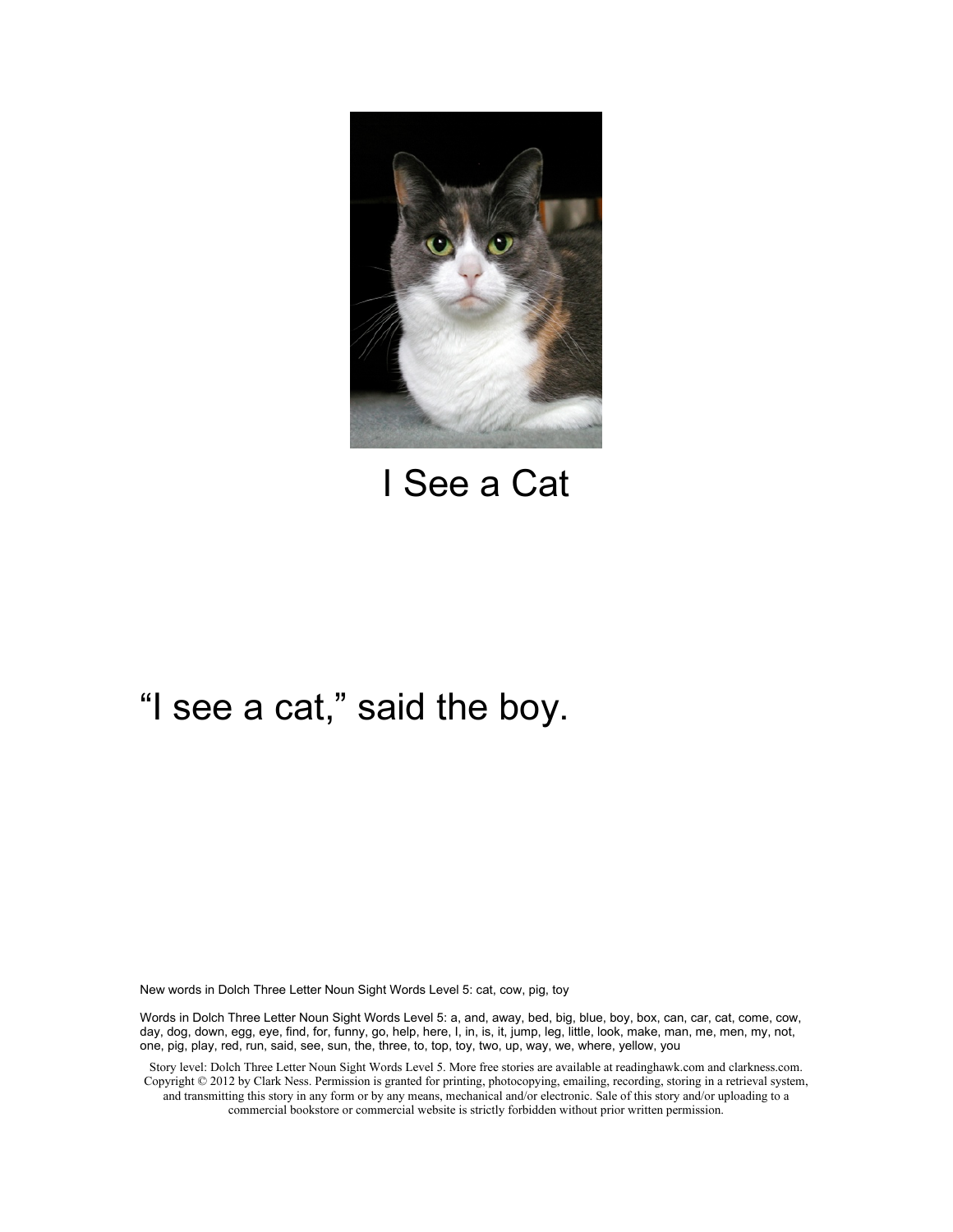

I See One Cat

#### "I see one cat," said the boy.

New words in Dolch Three Letter Noun Sight Words Level 5: cat, cow, pig, toy

Words in Dolch Three Letter Noun Sight Words Level 5: a, and, away, bed, big, blue, boy, box, can, car, cat, come, cow, day, dog, down, egg, eye, find, for, funny, go, help, here, I, in, is, it, jump, leg, little, look, make, man, me, men, my, not, one, pig, play, red, run, said, see, sun, the, three, to, top, toy, two, up, way, we, where, yellow, you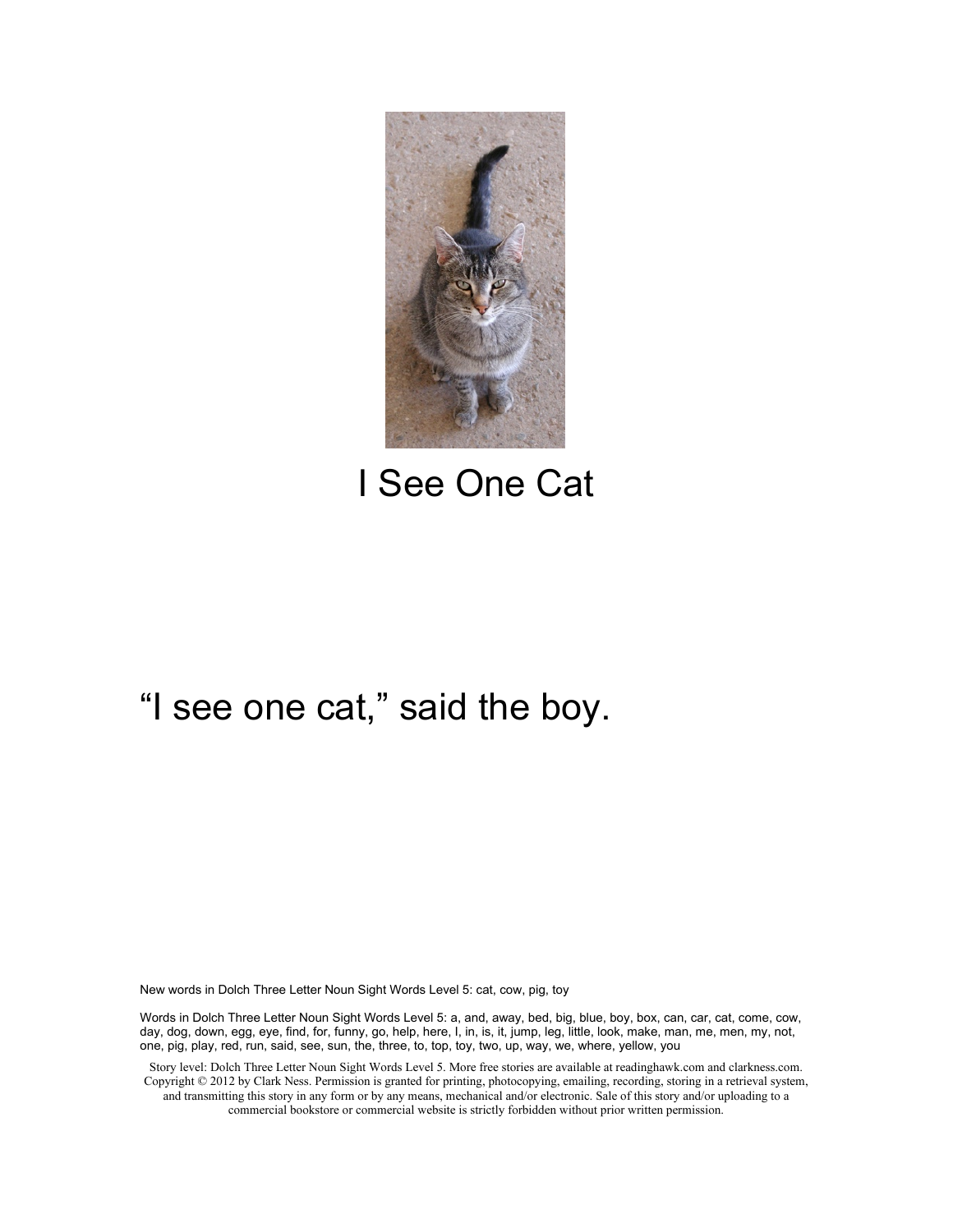

### I See a Cow

#### "I see a cow," said the boy.

New words in Dolch Three Letter Noun Sight Words Level 5: cat, cow, pig, toy

Words in Dolch Three Letter Noun Sight Words Level 5: a, and, away, bed, big, blue, boy, box, can, car, cat, come, cow, day, dog, down, egg, eye, find, for, funny, go, help, here, I, in, is, it, jump, leg, little, look, make, man, me, men, my, not, one, pig, play, red, run, said, see, sun, the, three, to, top, toy, two, up, way, we, where, yellow, you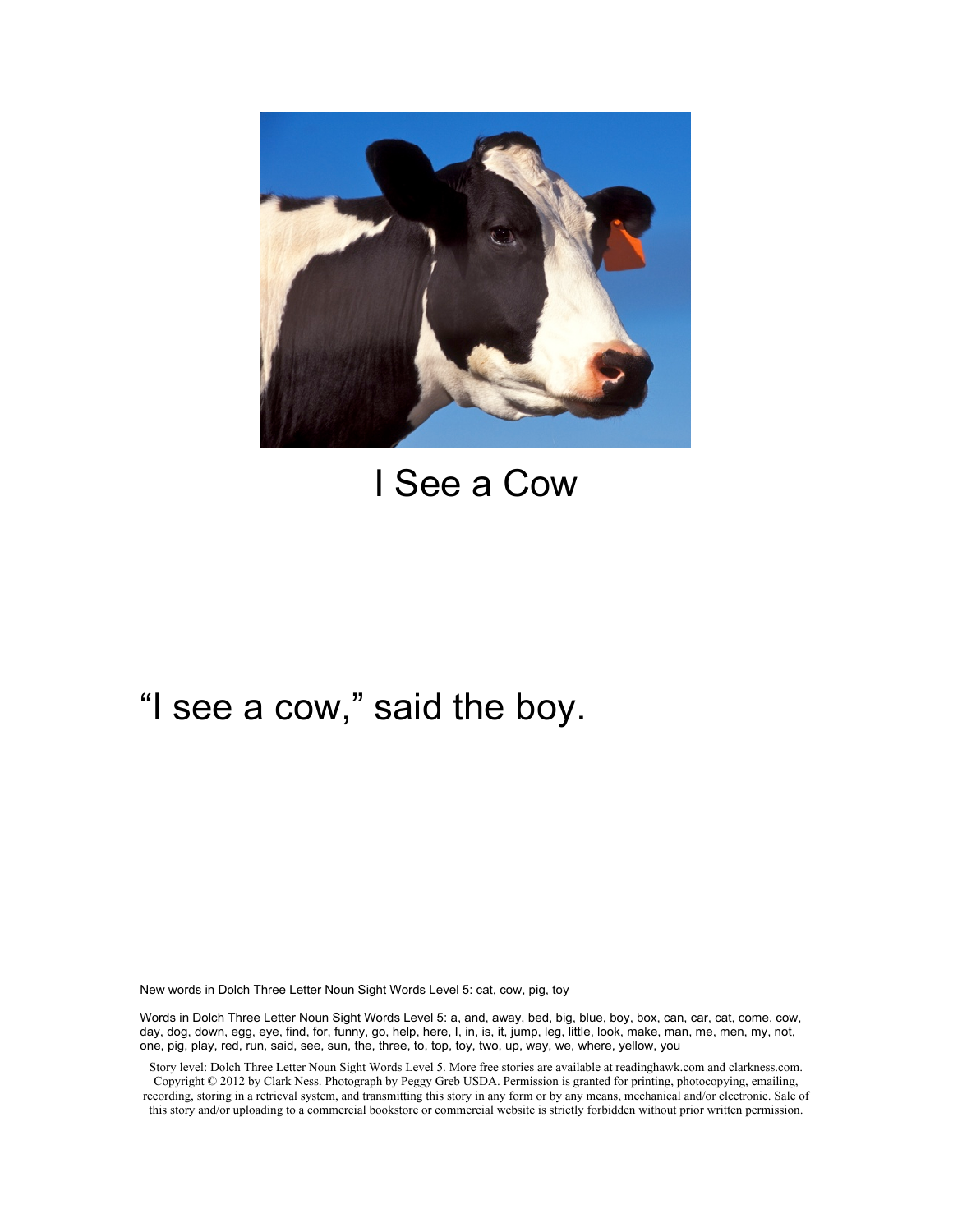

## I See One Cow

#### "I see one cow," said the boy.

New words in Dolch Three Letter Noun Sight Words Level 5: cat, cow, pig, toy

Words in Dolch Three Letter Noun Sight Words Level 5: a, and, away, bed, big, blue, boy, box, can, car, cat, come, cow, day, dog, down, egg, eye, find, for, funny, go, help, here, I, in, is, it, jump, leg, little, look, make, man, me, men, my, not, one, pig, play, red, run, said, see, sun, the, three, to, top, toy, two, up, way, we, where, yellow, you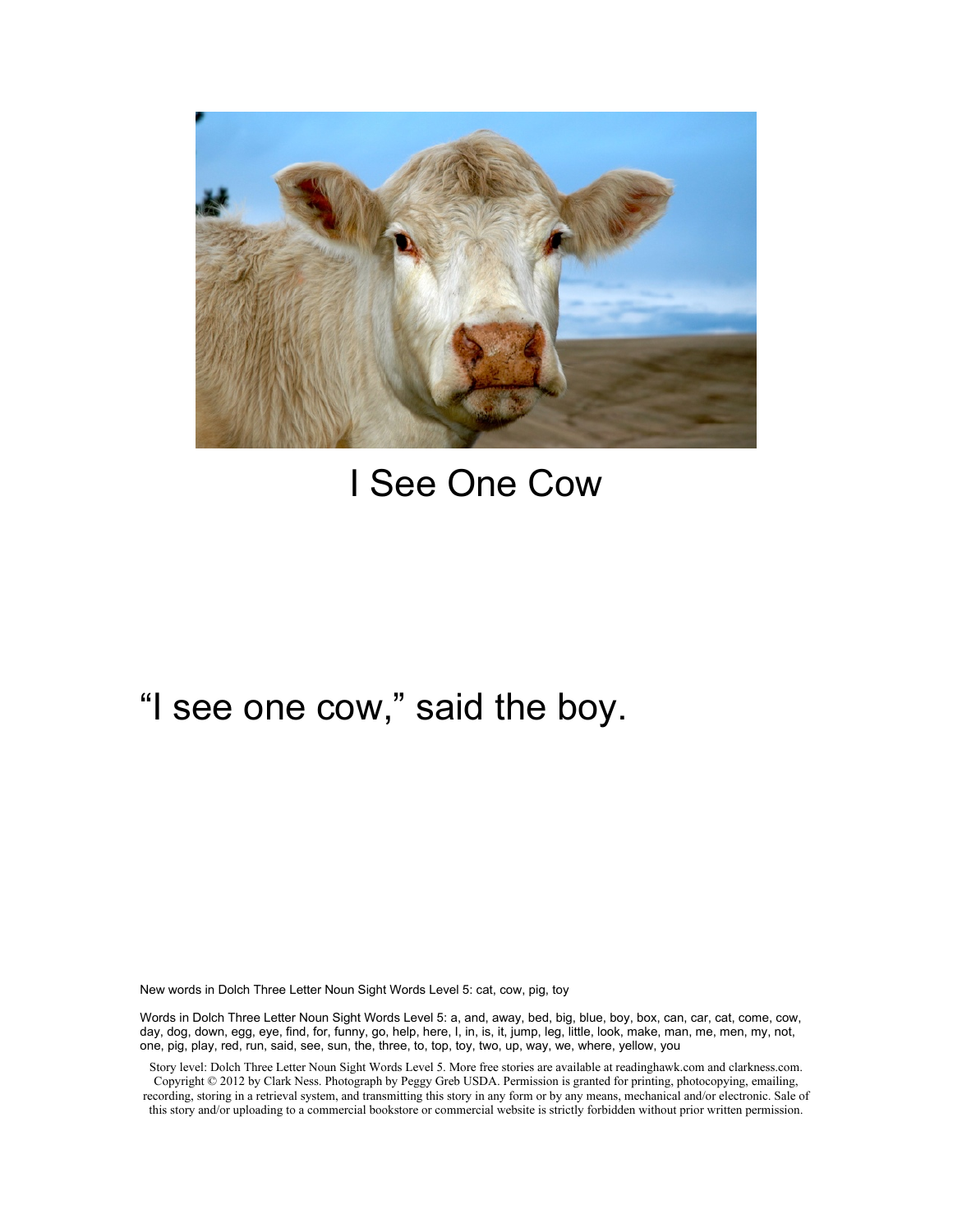

## I See a Little Pig

### "I see a little pig," said the boy.

New words in Dolch Three Letter Noun Sight Words Level 5: cat, cow, pig, toy

Words in Dolch Three Letter Noun Sight Words Level 5: a, and, away, bed, big, blue, boy, box, can, car, cat, come, cow, day, dog, down, egg, eye, find, for, funny, go, help, here, I, in, is, it, jump, leg, little, look, make, man, me, men, my, not, one, pig, play, red, run, said, see, sun, the, three, to, top, toy, two, up, way, we, where, yellow, you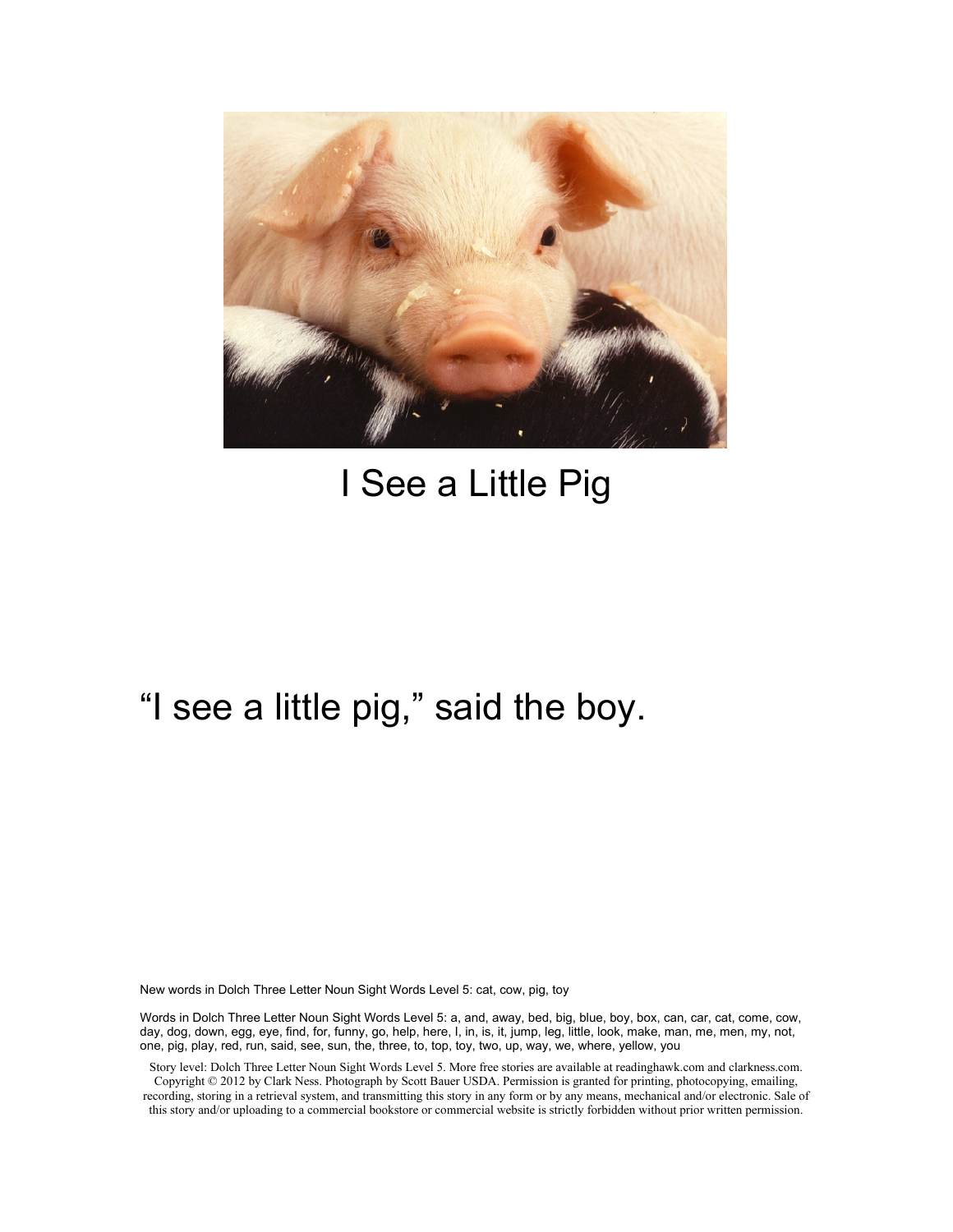

## I See a Big Pig and a Little Pig

### "I see a big pig and a little pig," said the boy.

New words in Dolch Three Letter Noun Sight Words Level 5: cat, cow, pig, toy

Words in Dolch Three Letter Noun Sight Words Level 5: a, and, away, bed, big, blue, boy, box, can, car, cat, come, cow, day, dog, down, egg, eye, find, for, funny, go, help, here, I, in, is, it, jump, leg, little, look, make, man, me, men, my, not, one, pig, play, red, run, said, see, sun, the, three, to, top, toy, two, up, way, we, where, yellow, you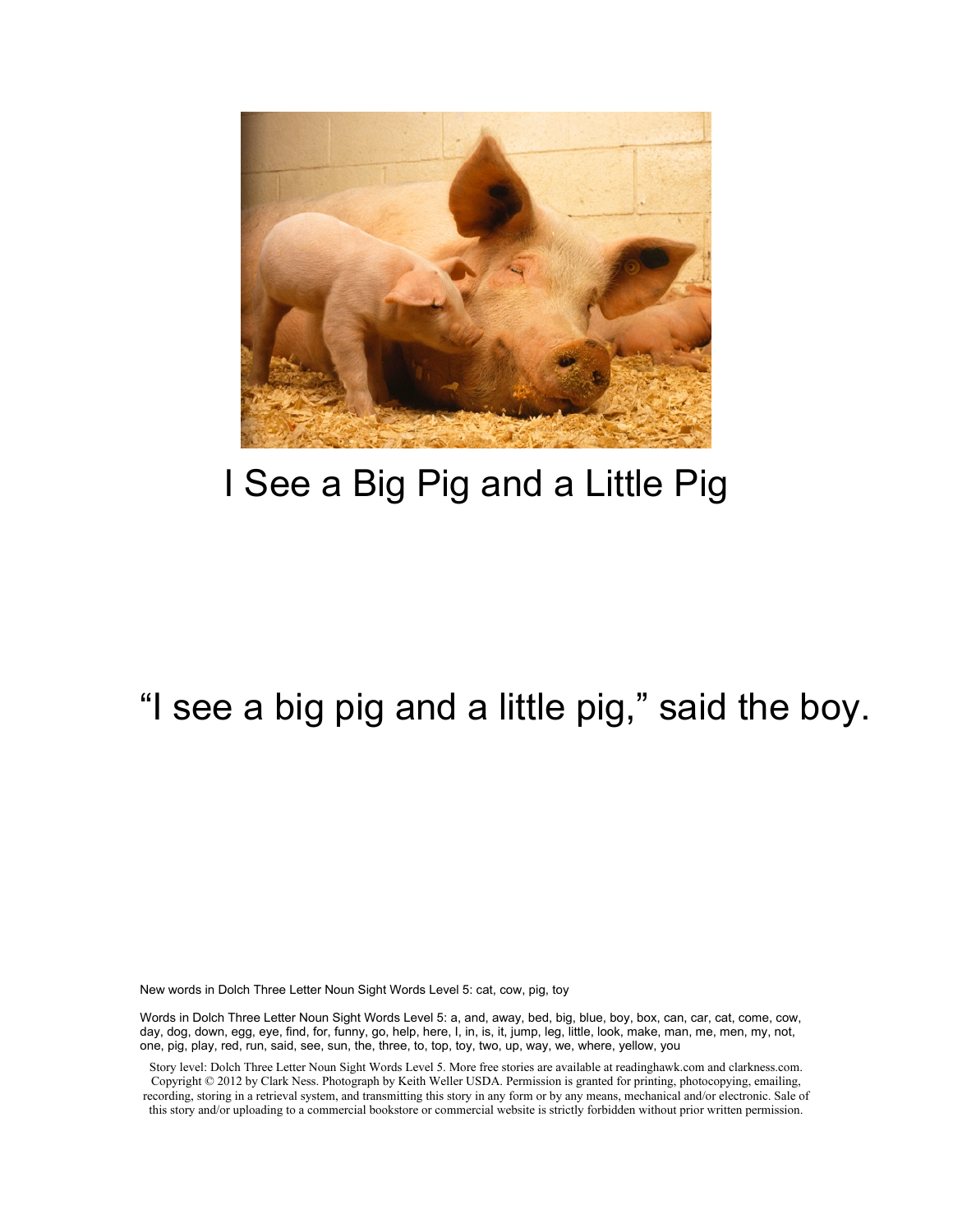

## I See a Toy Dog

### "I see a toy dog," said the boy.

New words in Dolch Three Letter Noun Sight Words Level 5: cat, cow, pig, toy

Words in Dolch Three Letter Noun Sight Words Level 5: a, and, away, bed, big, blue, boy, box, can, car, cat, come, cow, day, dog, down, egg, eye, find, for, funny, go, help, here, I, in, is, it, jump, leg, little, look, make, man, me, men, my, not, one, pig, play, red, run, said, see, sun, the, three, to, top, toy, two, up, way, we, where, yellow, you